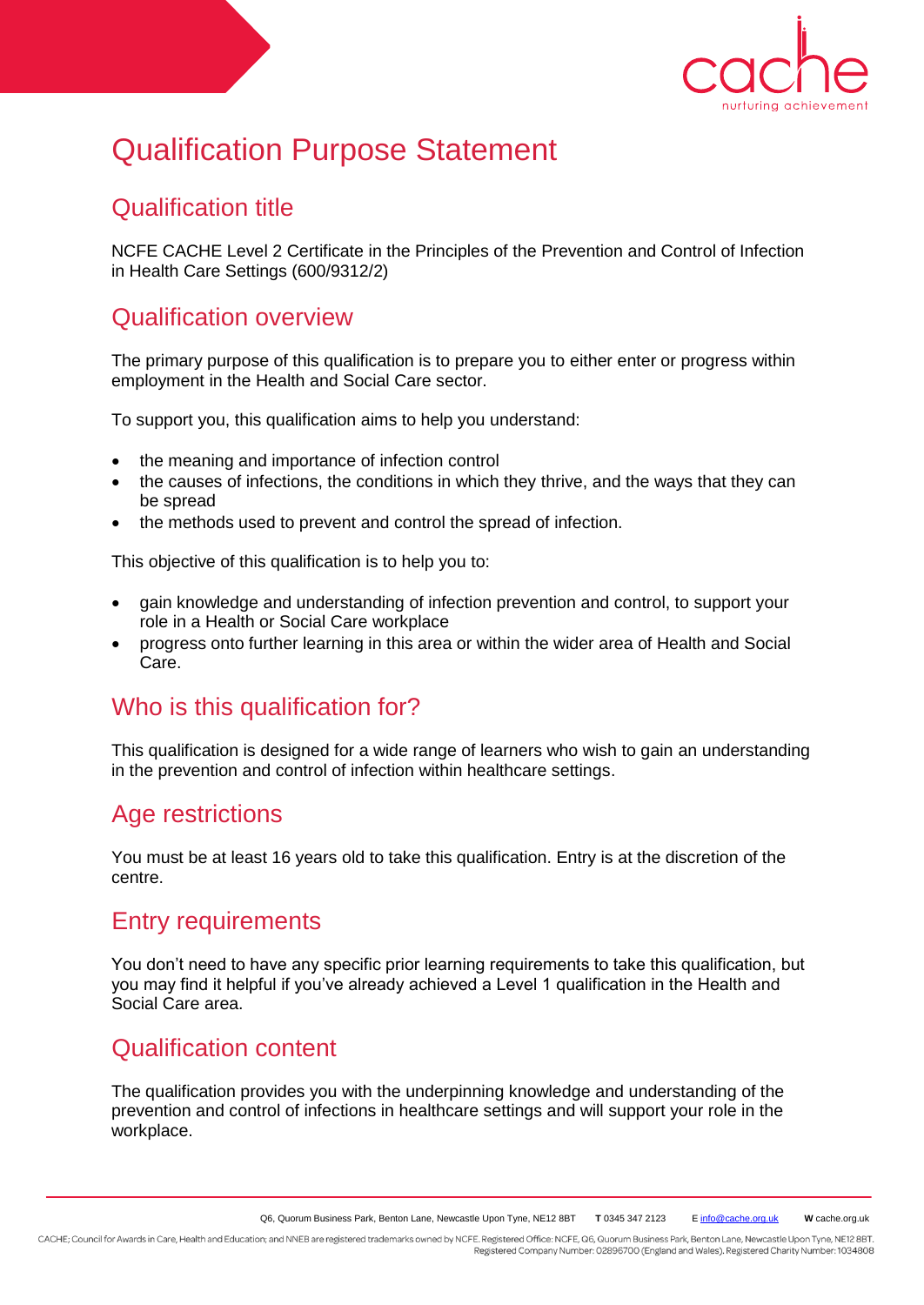

Understanding the principles of infection prevention and control is essential when working within all healthcare settings Importance of personal hygiene and health ensures you remain healthy in the workplace and don't either contribute to, or cause the spread of infection within your workplace.

This qualification contains **4** mandatory units which cover the following topics:

## Mandatory units

- Unit 01 Principles of the causes and spread of infection in health care settings (3 credits) You'll learn how infection is caused and understand how it can be spread in a healthcare setting.
- Unit 02 Principles of the importance of personal hygiene and health in the prevention and control of infection in health care settings (2 credits) You'll gain an understanding of the importance of personal hygiene and health in helping to prevent infection in a health care setting.
- Unit 03 Principles of decontamination, cleaning and waste management in health care settings (5 credits) You'll understand the importance of cleaning, decontamination, and waste management to prevent infection in a healthcare setting.
- Unit 04 Principles of infection prevention and control in a health care setting (5 credits) You'll understand the purpose of infection control, and also the policy, roles, and responsibilities relating to infection control.

## Optional units

Please see the Qualification Specification on the qualification webpage which lists the optional units available for you to choose from.

## What type of qualification is this?

This is a vocationally related qualification with 111 guided learning hours. During this time you can expect to be involved in formal learning activities which could include classes, tutorials, seminars, or workshops. You'll be expected to work independently, researching the subjects and preparing for classroom-based activities.

100 per cent of this qualification focuses on developing your understanding in the principles of prevention and control of infection in healthcare settings.

This is a standalone qualification and is not part of an Apprenticeship Framework.

## Progression opportunities

Successful completion of this qualification will help to support a variety of job roles within the Health and Social Care sectors where there's a requirement to maintain a healthy and hygienic environment as part the role.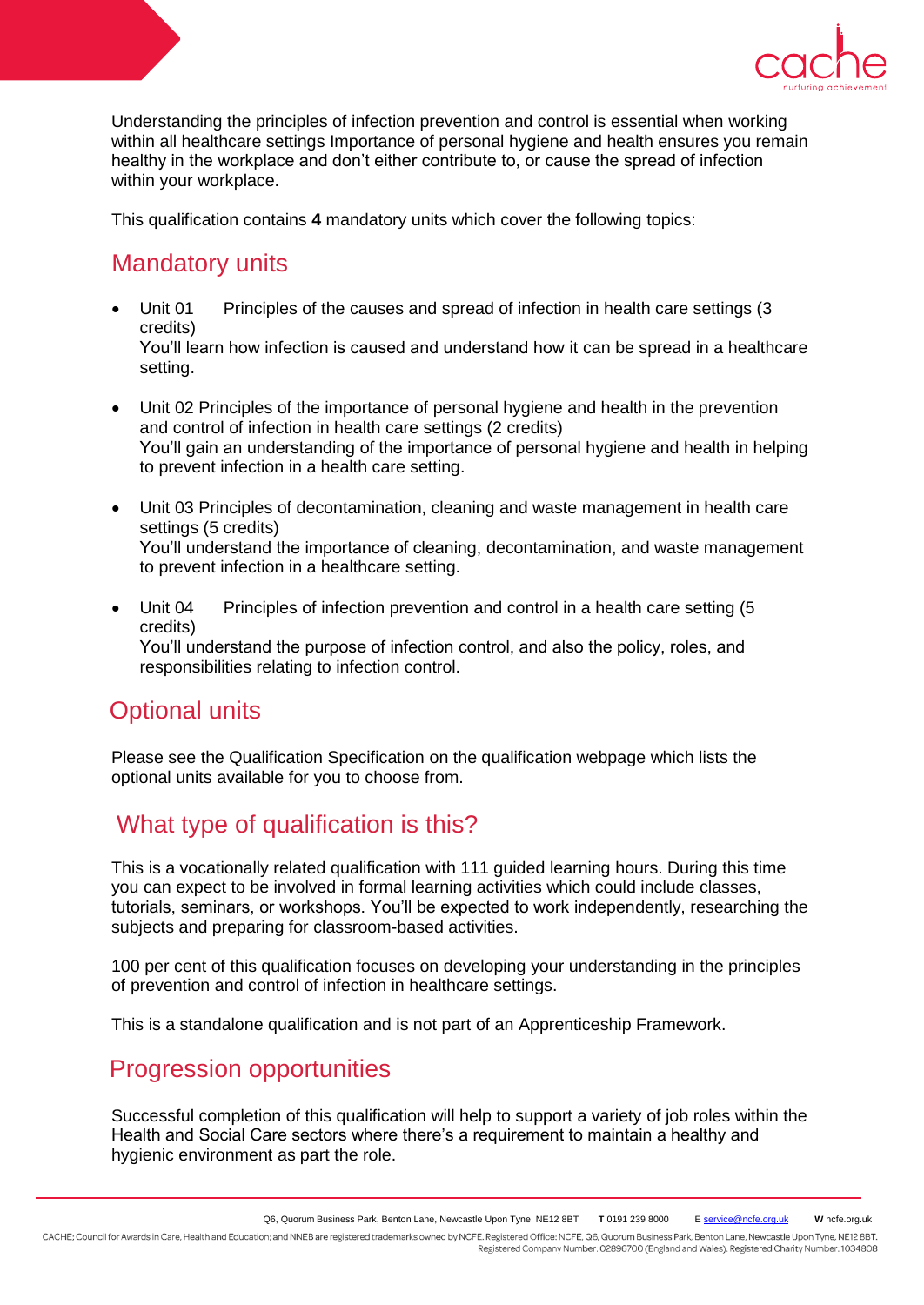

Completion of this qualification could enable you to progress into the following roles within the sector - either as a new entrant or as part of your ongoing career development:

- support worker (supported living)
- healthcare support service worker
- clinical healthcare support worker
- nursing/healthcare assistant
- mental health support worker/outreach worker
- substance misuse worker
- health education/ promotion worker
- care assistants/support workers/key workers in residential settings
- healthcare assistants and support workers in community and primary care environments
- healthcare assistants and support workers in acute health environments
- care assistants/support workers/key workers in domiciliary services
- care assistants/support workers/key workers in day services
- personal assistants employed directly by the individual they support or their families.

You could also progress to the following Apprenticeships:

- Advanced level Apprenticeship in Health and Social Care
- Advanced Level Apprenticeship in Health (Clinical Healthcare Support)
- Advanced Level Apprenticeship in Health (Healthcare Support Services)

If you're interested in progressing to further your study at the next level of vocational learning, the following qualifications are also available as a progression route:

- Level 3 Diploma in Health and Social Care (Adults) for England
- Level 3 Certificate in Preparing to Work in Adult Social Care
- Level 3 Certificate in the Principles of End of Life Care
- Level 3 Certificate for Working in the Health Sector
- Level 3 Certificate in Stroke Care Management
- Level 3 Diploma in Allied Health Profession Support

## Similar qualifications

In addition to this qualification, we also offer the Level 2 Award in the Prevention and Control of Infection which consists of 3 units covering the principles of infection prevention and control, the causes and spread of infection and cleaning, and decontamination and waste management.

This qualification also covers these areas but considers them from a healthcare setting, so you'll also understand the importance of the prevention and control of infection within this area. In addition to this, you'll also study and understand the importance of personal hygiene and health in context to the prevention and control of infection.

This Certificate will develop your knowledge and understanding in this area and support you in your role in the healthcare setting.

Registered Company Number: 02896700 (England and Wales). Registered Charity Number: 1034808